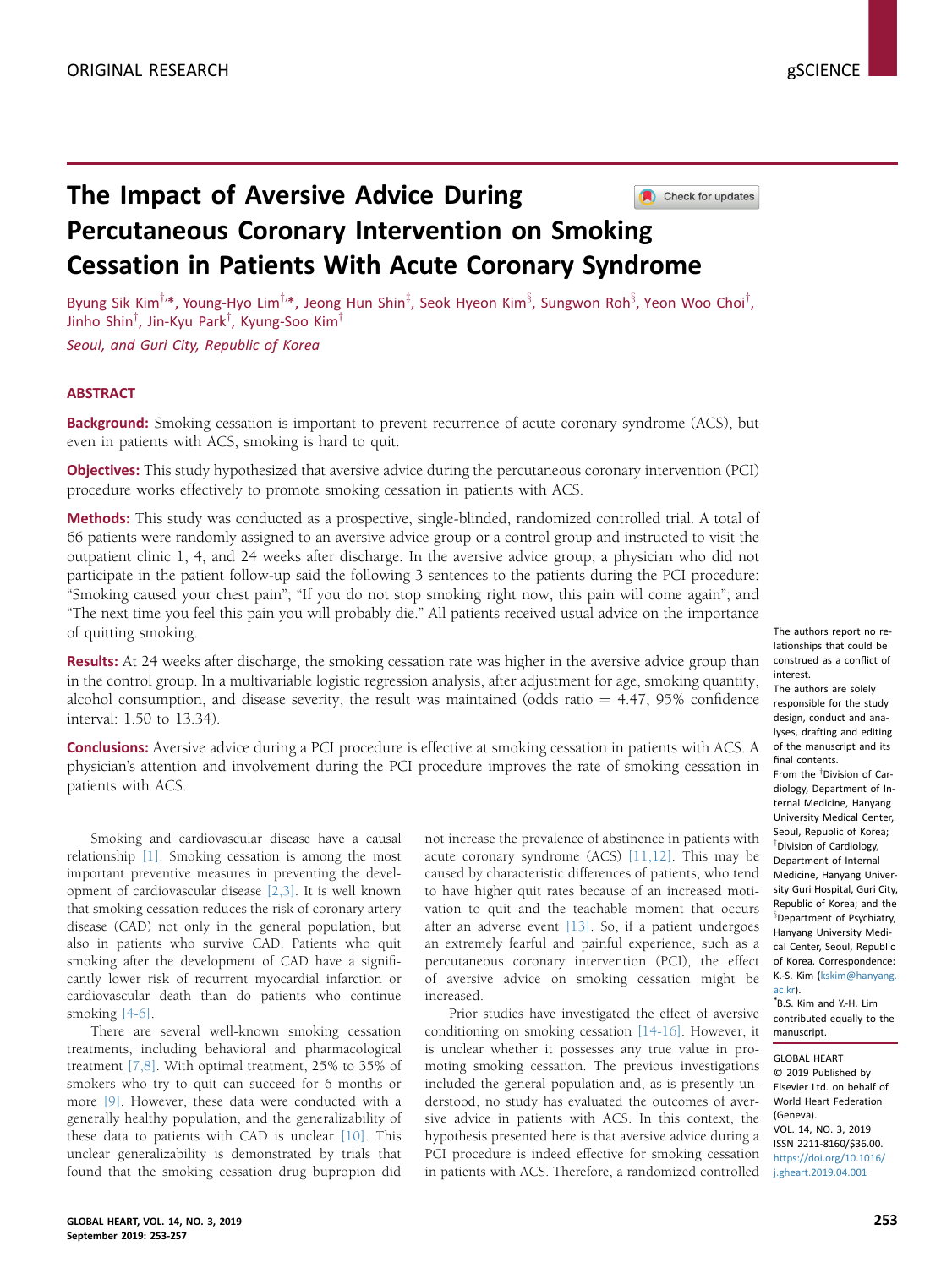<span id="page-1-0"></span>

FIGURE 1. Flowchart of the patient assignment.

study was conducted to evaluate the impact of aversive advice during a PCI procedure on smoking cessation in patients with ACS.

TABLE 1. Characteristics of patients according to treatment group

|                          | Total<br>$(N = 66)$ | <b>Aversive Advice</b><br>$(n = 33)$ | Control<br>$(n = 33)$ | p<br>Value |
|--------------------------|---------------------|--------------------------------------|-----------------------|------------|
| Age, yrs                 | 55.9 $\pm$ 9.0      | $56.6 + 10.1$                        | $55.3 + 7.9$          | 0.553      |
| Female, %                | 2(3.0)              | 2(6.1)                               | 0(0.0)                | 0.492      |
| Height, cm               | $168.3 \pm 6.4$     | $168.0 \pm 6.5$                      | $168.6 \pm 6.3$       | 0.703      |
| Weight, kg               | $72.0 \pm 12.2$     | $70.6 \pm 11.7$                      | $73.5 \pm 12.7$       | 0.339      |
| Body mass index, $kg/m2$ | $25.3 \pm 3.5$      | $24.9 \pm 3.0$                       | $25.8 \pm 4.0$        | 0.287      |
| Waist, cm                | $90.5 \pm 6.9$      | $89.6 \pm 7.5$                       | $91.3 \pm 6.4$        | 0.391      |
| Glucose, mg/dl           | $122.3 \pm 36.6$    | $127.1 + 39.4$                       | $117.5 + 33.6$        | 0.290      |
| Total cholesterol, mg/dl | $181.7 \pm 50.0$    | $179.9 \pm 49.5$                     | $183.5 \pm 51.1$      | 0.775      |
| LDL cholesterol, mg/dl   | $116.4 \pm 41.2$    | $117.3 \pm 38.9$                     | $115.5 \pm 43.9$      | 0.857      |
| HDL cholesterol, mg/dl   | $39.9 \pm 8.3$      | $38.7 \pm 9.4$                       | $41.1 \pm 6.9$        | 0.237      |
| Triglyceride, mg/dl      | $158.0 \pm 92.3$    | $154.6 \pm 103.5$                    | $161.5 \pm 81.2$      | 0.762      |
| Hospital days            | $5.1 \pm 3.0$       | $5.4 \pm 3.8$                        | $4.8 \pm 1.9$         | 0.439      |
| Smoking duration, yrs    | $29.1 \pm 10.6$     | $30.2 \pm 10.4$                      | $28.0 \pm 10.9$       | 0.409      |
| Smoking, pack-yrs        | $30.7 \pm 18.0$     | $30.0 \pm 16.0$                      | $31.4 \pm 20.1$       | 0.748      |
| Fagerström test*         | $4.7 \pm 1.1$       | $4.6 \pm 0.9$                        | $4.8 \pm 1.3$         | 0.784      |
| Alcohol                  | 33 (50.0)           | 25 (75.8)                            | 19 (57.6)             | 0.191      |
| Diagnosis                |                     |                                      |                       | 0.801      |
| Unstable angina          | 18 (27.3)           | 8(24.2)                              | 10(30.3)              |            |
| <b>NSTEMI</b>            | 18(27.3)            | 10(30.3)                             | 8(24.2)               |            |
| <b>STEMI</b>             | 30(45.5)            | 15 (45.5)                            | 15 (45.5)             |            |
| Multivessel disease      | 44 (66.6)           | 22 (50.0)                            | 22 (50.0)             | 1.000      |
| <b>Education level</b>   |                     |                                      |                       | 0.798      |
| Elemental school         | 18(27.3)            | 8(24.2)                              | 10(30.3)              |            |
| Middle school            | 14(21.2)            | 6(18.2)                              | 8(24.2)               |            |
| High school              | 21(31.8)            | 12 (36.4)                            | 9(27.3)               |            |
| University               | 13(19.7)            | 7(21.2)                              | 6(18.2)               |            |
| Hypertension             | 33 (50.0)           | 13 (39.4)                            | 14 (42.4)             | 0.802      |
| Diabetes mellitus        | 33 (50.0)           | 12 (36.4)                            | 8(24.2)               | 0.422      |

Values are mean  $\pm$  SD or n (%).

LDL, low-density lipoprotein; HDL, high-density lipoprotein; NSTEMI, non-ST-segment elevation myocardial infarction; STEMI, ST-segment elevation myocardial infarction.

\*Score ranges between 0 and 10.

#### **METHODS**

In total, 70 current smokers with ACS were identified for enrollment between September 1, 2014, and September 30, 2015 andata for enrolled patients were collected by May 31, 2016. The eligible criteria for inclusion in this study were patients who smoked cigarettes, had ACS, and were scheduled to undergo PCI with consciousness during the procedure. ACS included ST-segment elevation myocardial infarction (STEMI), non- STEMI, and unstable angina. STEMI was defined as chest pain or discomfort in conjunction with elevation of the ST-segment more than 0.1 mV in 2 or more contiguous electrocardiogram leads or a new left bundle branch block with elevated biomarkers of myocardial necrosis (cardiac troponin > upper normal limit). Non-STEMI was defined as chest pain or discomfort in conjunction with elevated biomarkers of myocardial necrosis and 1 of the following: (1) transient ST-segment elevation, transient ST-segment depression, or T-wave changes consistent with myocardial ischemia; or (2) identification of a culprit lesion at coronary angiography. Unstable angina was defined as (1) chest pain or discomfort occurring at rest or with minimal effort, (2) recent onset of chest pain or discomfort  $(<1$  month), or  $(3)$  chest pain or discomfort with a recent increase in intensity, frequency, or duration without STsegment elevation on the electrocardiogram or increased cardiac biomarker concentrations. Of these 70 patients, 4 patients declined to participate. Thus, 66 patients were included in the analysis (Fig. 1). The study was approved by the Institutional Review Board of Hanyang University Hospital (HYUH 2014-08-004-001), and written informed consent was obtained after PCI from each patient enrolled. The trial is registered at [https://cris.nih.go.kr:](https://cris.nih.go.kr) KCT0003109.

This study was conducted as a prospective, singleblinded, randomized controlled trial. Before PCI were performed, patients were randomly assigned in a 1:1 ratio to the aversive advice group or the control group. Randomization was carried out using a computer-generated randomization list. In the aversive advice group, a physician who did not participate in the patient follow-up said the following 3 sentences to the patients during the PCI procedure: "Smoking caused your chest pain"; "If you do not stop smoking right now, this pain will come again"; and "The next time you feel this pain you will probably die."

To ensure that the investigator was unaware of study assignments, the investigator did not have any involvement in the aversive advice. During hospitalization, all patients received daily general advice about negative effects of smoking and the benefits of smoking cessation. Patients were also instructed to visit the outpatient clinic 1, 4, and 24 weeks after discharge. At every visit, urine nicotine metabolite (cotinine) levels were measured. Cotinine levels <50 ng/ml were considered to denote no active smoking [\[17,18\].](#page-4-0) The final assessment of smoking status was performed at 24 weeks after discharge (Fig. 1).

The sample size was determined using information from a preliminary study in which the smoking cessation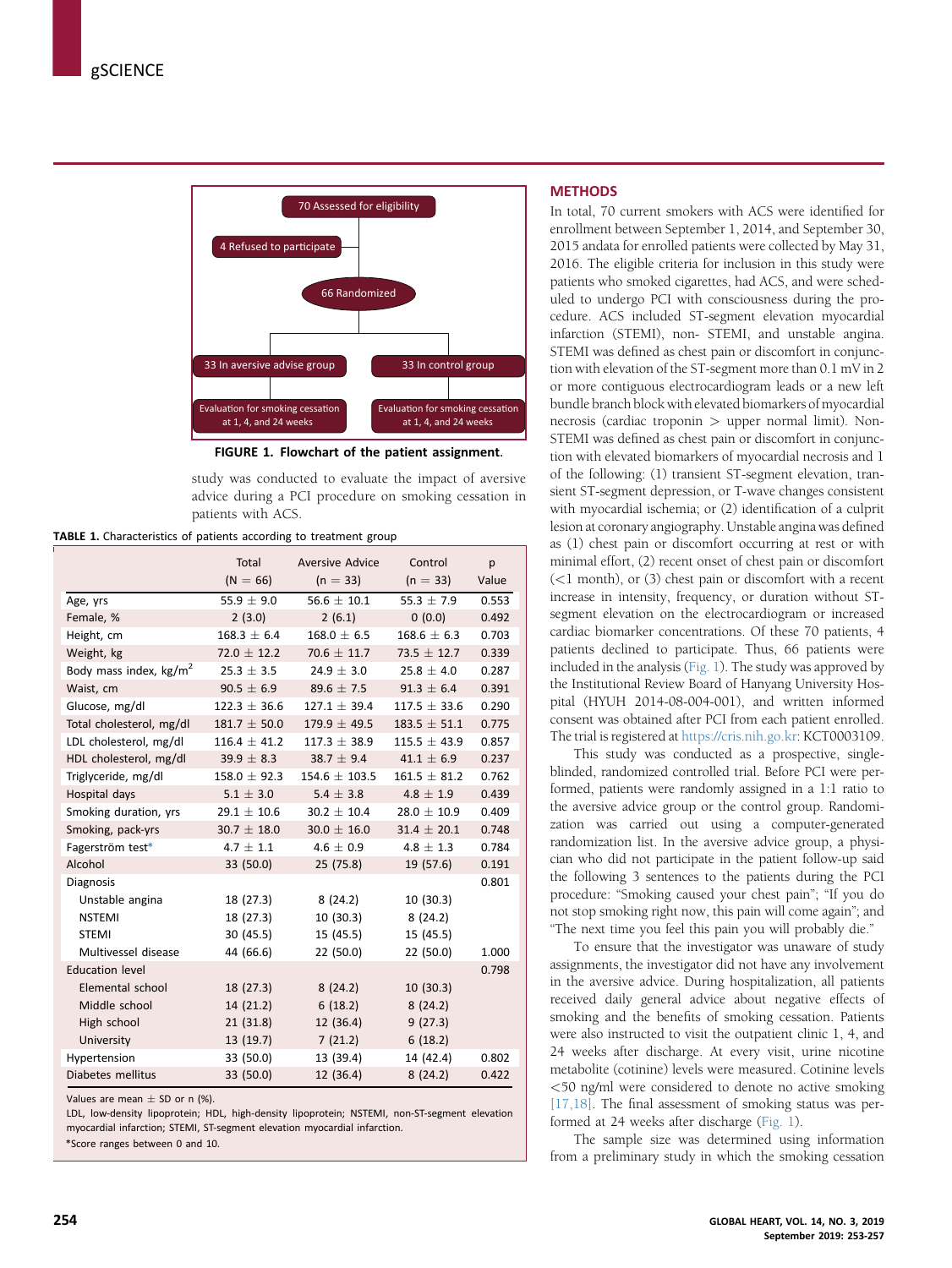<span id="page-2-0"></span>

FIGURE 2. Smoking cessation rate according to the presence of clinical variables. STEMI, ST-segment elevation myocardial infarction.

rate was 73.3% (11 of 15) in the aversive advice group and 33.3% (5 of 15) in the control group. Assuming there was no drop-out in the study, at least 48 participants were needed in order to have a type I error of 5% and a power of 80%. So, the sample size of this study was determined to be 70 participants to secure enough statistical power. All continuous variables are reported as mean values with SDs and categorical variables are presented as numbers and percentages. The chi-square test was used to compare categorical variables, and Student's t-test was used to compare continuous variables. To estimate the effect of aversive advice on smoking cessation, logistic regression analysis was performed and the odds ratio and 95% confidence intervals were calculated. Two statistical models were fitted: model 1 adjusted for age and smoking quantity (pack-years) and alcohol consumption (yes or no); and model 2 adjusted for age, smoking quantity (pack-years), alcohol consumption (yes or no), STEMI (yes or no), multivessel disease (yes or no), and hospital days  $\geq$  5 (yes or no). Statistical analysis was performed using PASW version 18.0 (SPSS, Chicago, IL). A p value of  $< 0.05$ (2-tailed) was considered to indicate a statistically significant result.

## **RESULTS**

The mean age of the subjects was  $55.9 \pm 9.0$  years, and the number of female subjects was 2 (3.0%). Of the total 66 subjects, 30 subjects (45.5%) presented with STEMI, and 44 subjects (66.6%) had a multivessel disease. Baseline characteristics including smoking quantity, disease severity, education level, and cardiovascular risk factors were not significantly different between the 2 groups. Further descriptive data are displayed in [Table 1.](#page-1-0)

At 24 weeks after discharge, smoking cessation rates were higher in the aversive advice group than in the control group, and there were no significant differences in smoking cessation rate with regard to other clinical variables (Fig. 2). Table 2 summarizes the effect of aversive advice during the PCI procedure on smoking cessation at different time points. The effect of aversive advice was significant and consistent over 24 weeks.

[Table 3](#page-3-0) shows the multivariable logistic regression analysis for the effect of aversive advice on change in smoking status. In a univariable model, aversive advice has a significant and positive effect on smoking cessation. After adjustment for age, smoking quantity as assessed by packyears, and alcohol consumption, aversive advice was determined to have a significant effect on smoking cessation (model 1). When the variables of CAD severity, such as STEMI (yes or no), multivessel disease (yes or no), and hospital days  $\geq$  5 (yes or no), were added to model, the result was maintained (model 2).

TABLE 2. Comparison of smoking cessation rate according to treatment group at different time points

|          | <b>Aversive Advice</b> | Control    | Odds Ratio          |         |
|----------|------------------------|------------|---------------------|---------|
|          | $(n = 33)$             | $(n = 33)$ | (95% CI)            | p Value |
| 1 week   | 14 (42.4)              | 7(21.2)    | $2.74(0.93 - 8.08)$ | 0.064   |
| 4 weeks  | 20(60.6)               | 10(30.3)   | $3.54(1.28 - 9.81)$ | 0.013   |
| 24 weeks | 22 (66.7)              | 10(30.3)   | $4.60(1.63 - 12.9)$ | 0.003   |

Values are n (%), unless otherwise indicated.

CI, confidence interval.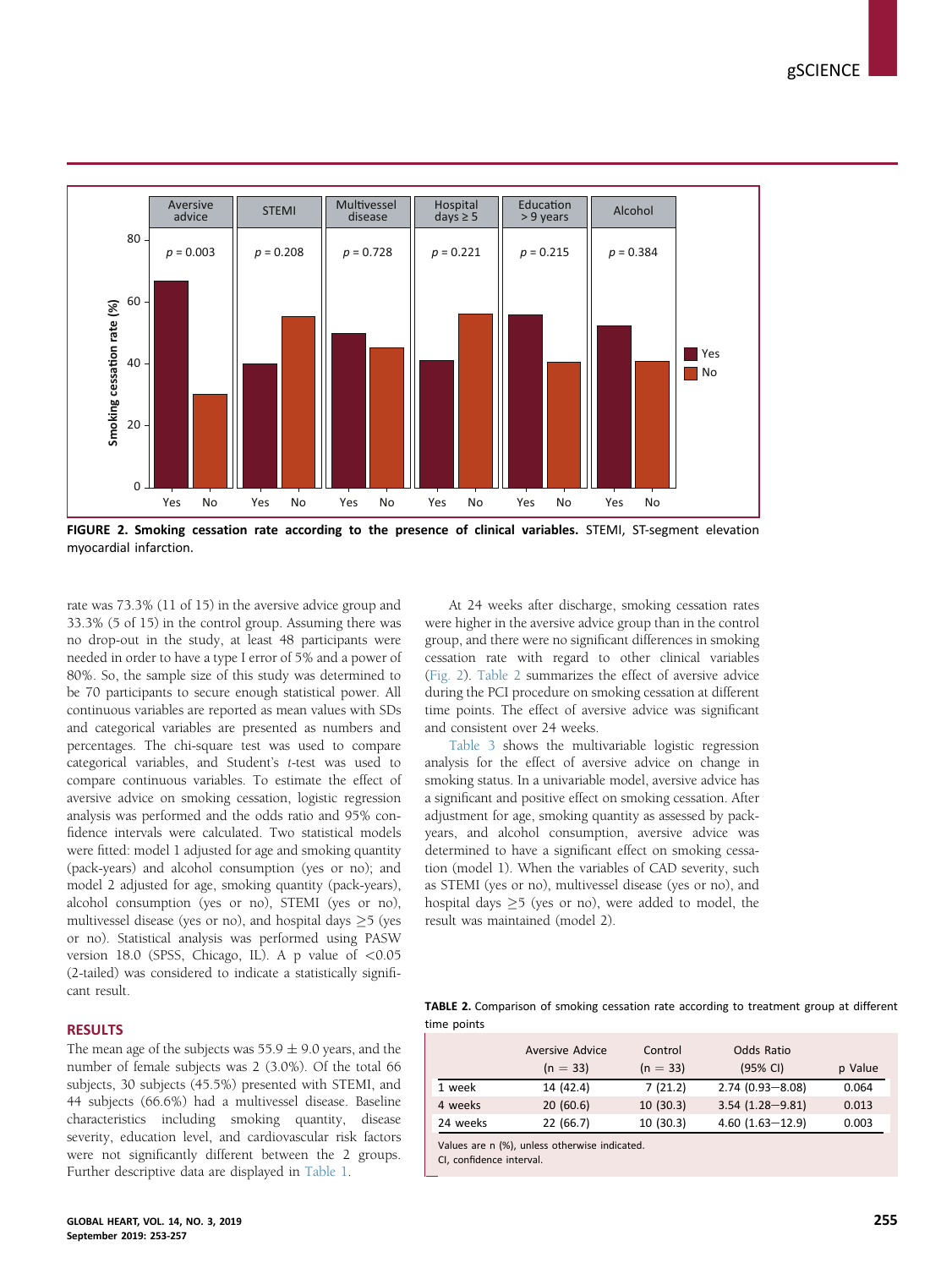<span id="page-3-0"></span>

| TABLE 3. Logistic regression analysis for the effect of aversive advice on smoking cessation |  |
|----------------------------------------------------------------------------------------------|--|
|----------------------------------------------------------------------------------------------|--|

|                                     | Odds Ratio (95% CI)       | p Value |  |  |  |
|-------------------------------------|---------------------------|---------|--|--|--|
| Univariable                         |                           |         |  |  |  |
| Aversion therapy (yes vs. no)       | $4.600(1.631 - 12.973)$   | 0.004   |  |  |  |
| Model 1                             |                           |         |  |  |  |
| Aversion therapy (yes vs. no)       | $4.360(1.514 - 12.553)$   | 0.006   |  |  |  |
| Age (per yr increase)               | $1.010(0.950 - 1.073)$    | 0.751   |  |  |  |
| Smoking (per pack-yr increase)      | $0.994(0.965 - 1.025)$    | 0.705   |  |  |  |
| Alcohol (yes vs. no)                | $1.250(0.372 - 3.930)$    | 0.703   |  |  |  |
| Model 2                             |                           |         |  |  |  |
| Aversion therapy (yes vs. no)       | $4.474(1.501 - 13.339)$   | 0.007   |  |  |  |
| Age (per yr increase)               | $1.019(0.952 - 1.090)$    | 0.589   |  |  |  |
| Smoking (per pack-yr increase)      | $0.994(0.962 - 1.027)$    | 0.721   |  |  |  |
| Alcohol (yes vs. no)                | $1.229$ (0.372-4.066)     | 0.735   |  |  |  |
| STEMI (yes vs. no)                  | $0.565(0.173 - 1.839)$    | 0.343   |  |  |  |
| Multivessel disease (yes vs. no)    | $1.269$ (0.400 $-4.027$ ) | 0.686   |  |  |  |
| Hospital days $>5$ (yes vs. no)     | $0.571(0.163 - 2.007)$    | 0.383   |  |  |  |
| Abbreviations as in Tables 1 and 2. |                           |         |  |  |  |

#### **DISCUSSION**

The work presented here demonstrates that aversive advice during PCI has a significant effect on smoking cessation in patients with ACS. In addition, it appears the effect of the aversive advice was maintained for 24 weeks after discharge.

In patients with ACS, the previously reported effects of pharmacological and behavioral interventions on smoking cessation were 31% to 56%, which is quite higher than in the general population [\[11,12,19,20\].](#page-4-0) In addition, usual brief care alone has reported up to a 51% of smoking cessation rate in patients with ACS [\[21\].](#page-4-0) The relatively higher smoking cessation rate of our study could be derived from characteristics of the study population. Considering that, our study showed that aversive advice is a simple and effective method to increase the rate of smoking cessation.

Many studies pertaining to smoking cessation did not obtain biochemical confirmation of smoking cessation (e.g., thiocyanate, carbon monoxide, or cotinine measurement). Indeed, there are some limitations in these self-reported measures because some respondents are embarrassed about their smoking habits and respond inaccurately [\[22-24\].](#page-4-0) Using biologic marker studies, Wilcox et al. [\[23\]](#page-4-0) showed that the true percentage of previous smokers who actually had quit smoking was between 46% and 53%. Therefore, objective methods to estimate smoking status are needed.

There are conflicting results in the published data concerning the effect of aversive conditioning on smoking cessation. A study by Hymowitz and Eckholdt [\[15\],](#page-4-0) in which the investigators used silver acetate for the aversive conditioning of smokers, showed that aversive conditioning initially brings about smoking cessation, but has no significant effect on long-term smoking cessation. Arzi

et al. [\[14\]](#page-4-0) showed that olfactory aversive conditioning during sleep reduces smoking in short term. On the other hand, Suedfeld and Baker-Brown [\[16\]](#page-4-0) showed that aversive conditioning is not effective for smoking cessation. Rapid smoking and other aversive smoking methods provide insufficient evidence to determine the efficacy [\[25\].](#page-4-0) The present work has demonstrated that aversive conditioning does seem to be effective at smoking cessation and lasts for at least 24 weeks. The main difference between prior studies and this one is the study population; the participants herein consisted of patients with ACS who experienced a scary medical event, possibly rendering the patients more compliant.

In this study, disease severity was not associated with smoking cessation rate. There was no significant difference in smoking cessation rate according to STEMI (yes or no), multivessel disease (yes or no), or hospital days  $\geq$  5 days (yes or no). In a multivariable logistic regression model, disease severity variables did not alter the effect of aversive advice on smoking cessation. The lack of a relationship was unexpected. It could be hypothesized that disease severity, recognized by patients, is shaped by a physician's advice and not by laboratory finding or diagnosis. Here, aversive conditioning was conducted with the same 3 sentences for all aversive advice group patients. Therefore, the aversive advice group patients might recognize their disease as having the same severity.

A previous study showed that smokers have a blunted response to aversive stimuli. The Dinh-Williams et al. study [\[26\]](#page-4-0), in which functional magnetic resonance image was utilized, showed that aversive smoking-related stimuli elicited lower activation in the brain region associated with aversive processes (e.g., parahippocampal gyrus, insula, and inferior frontal gyrus) than aversive non-smokingrelated stimuli did. However, in the current study, aversion therapy did have a significant effect on smoking cessation. This may be understood based on the fact that the patients exposed to aversive stimuli during the procedure, which included severe pain and fear of death, may have remembered the aversive stimuli more acutely than in other investigations. These findings might also be explained by the fact that the overwhelming experience could be very traumatic to the patients, so much so that they might remember the experience as a very painful and fearful episode. In other words, when the patients feel a craving for nicotine, they might recall the painful and fearful memory of the events such that the aversive emotion could be reconsolidated in the memory every time they get the urge to smoke. This may just be the mechanism of aversive conditioning during a PCI procedure.

This study had a number of limitations. Primarily, because the sample size was relatively small, subgroup analysis could not be performed; a large population study would be needed to assess the contributions of other patient attributes. Another limitation was that the follow-up period was just 24 weeks. To evaluate the long-term effect of aversive advice on smoking cessation, 24 weeks is